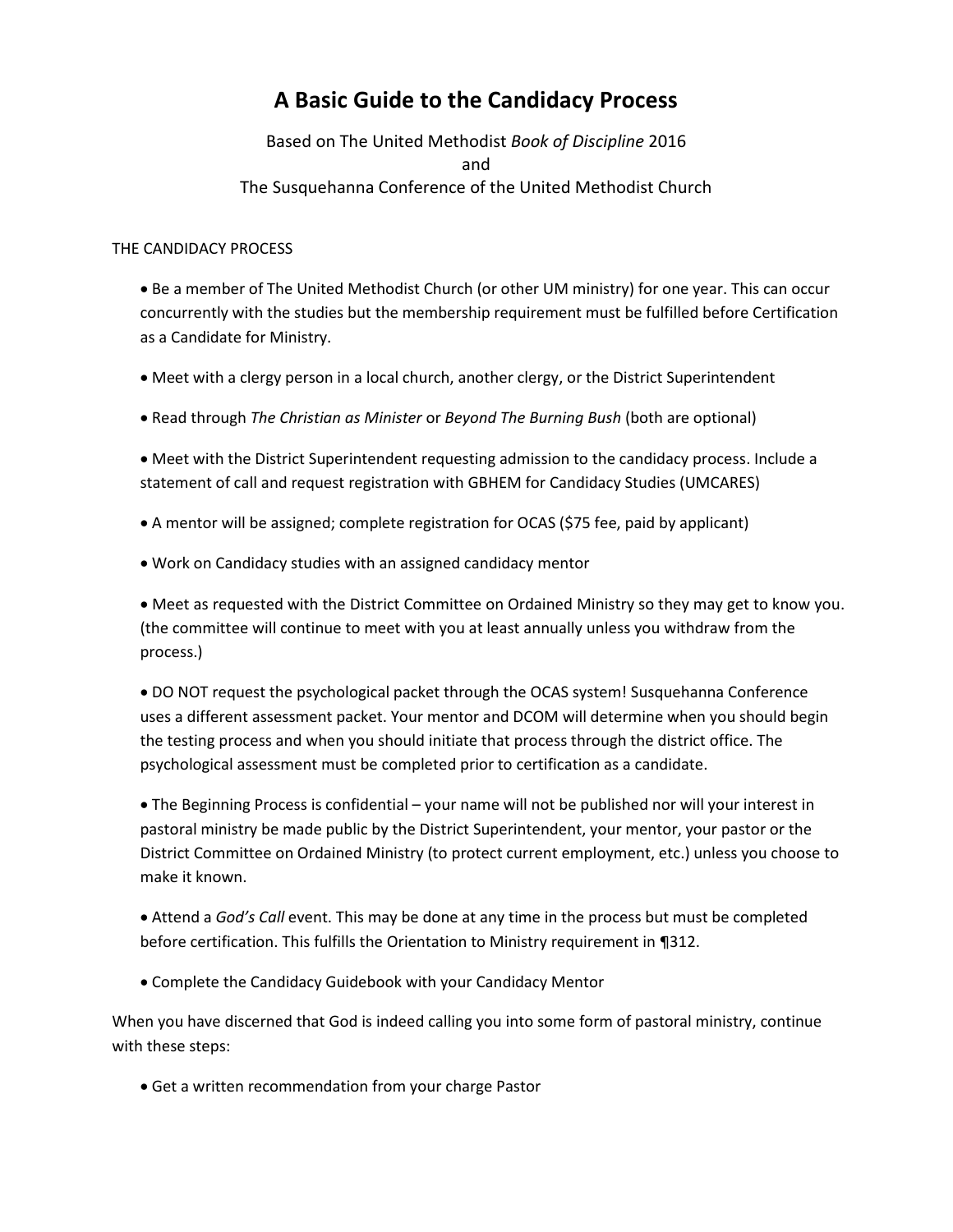Have a High School diploma or equivalent

 Write a statement of call and be interviewed in light of Wesley's historic questions in ¶310 by your church's Committee on Staff Parish Relations (or an equivalent group in a ministry setting defined by DCOM). The SPRC must vote to recommend you.

 Write a letter of Intention to the District Superintendent requesting your Church/Charge Conference's approval as a declared candidate

- Church/Charge Conference Vote (2/3 approval needed, must be written ballot)
- At the Charge Conference, your candidacy is public knowledge
- Fill out the Declaration of Candidacy Report (Form 104/2017-2020) and file with DCOM

 Attend a *God's Call* event. This may be done at any time in the process but must be completed before certification. This fulfills the Orientation to Ministry requirement in ¶312.

When you are ready to be interviewed by the DCOM, make sure all requirements have been met.

- Written report by Candidacy Mentor to District Committee
- Candidate's written statements: Call and written responses to ¶ 311.2 a) (i) (ii) (iii) (iv) (v) (vi)
- Complete and release required psychological, medical, criminal and credit checks
	- o Medical Report of Ministerial Candidate (form 103)
	- o Pennsylvania Child Abuse History Clearance (Paid by applicant)
	- o PA Criminal Record Check (Paid by applicant)

o Special Trak-1 with Credit Check – a form will be provided from the District Office to authorize this check. (A Trak-1 clearance from a local church is NOT the same and does NOT fulfill this requirement )

- o Notarized statements required by ¶ 324.12 Can use form 114/2017-2020
- Meet with District Committee and be approved by 3/4 majority in written ballot
- Read and agree to standards of Christian life as set forth in ¶102-104, 160-166; (see ¶ 311.2 d)

# *ONCE CERTIFIED, CANDIDACY CONTINUES, but may take different paths*

For all, **CONTINUATION OF CANDIDACY includes…**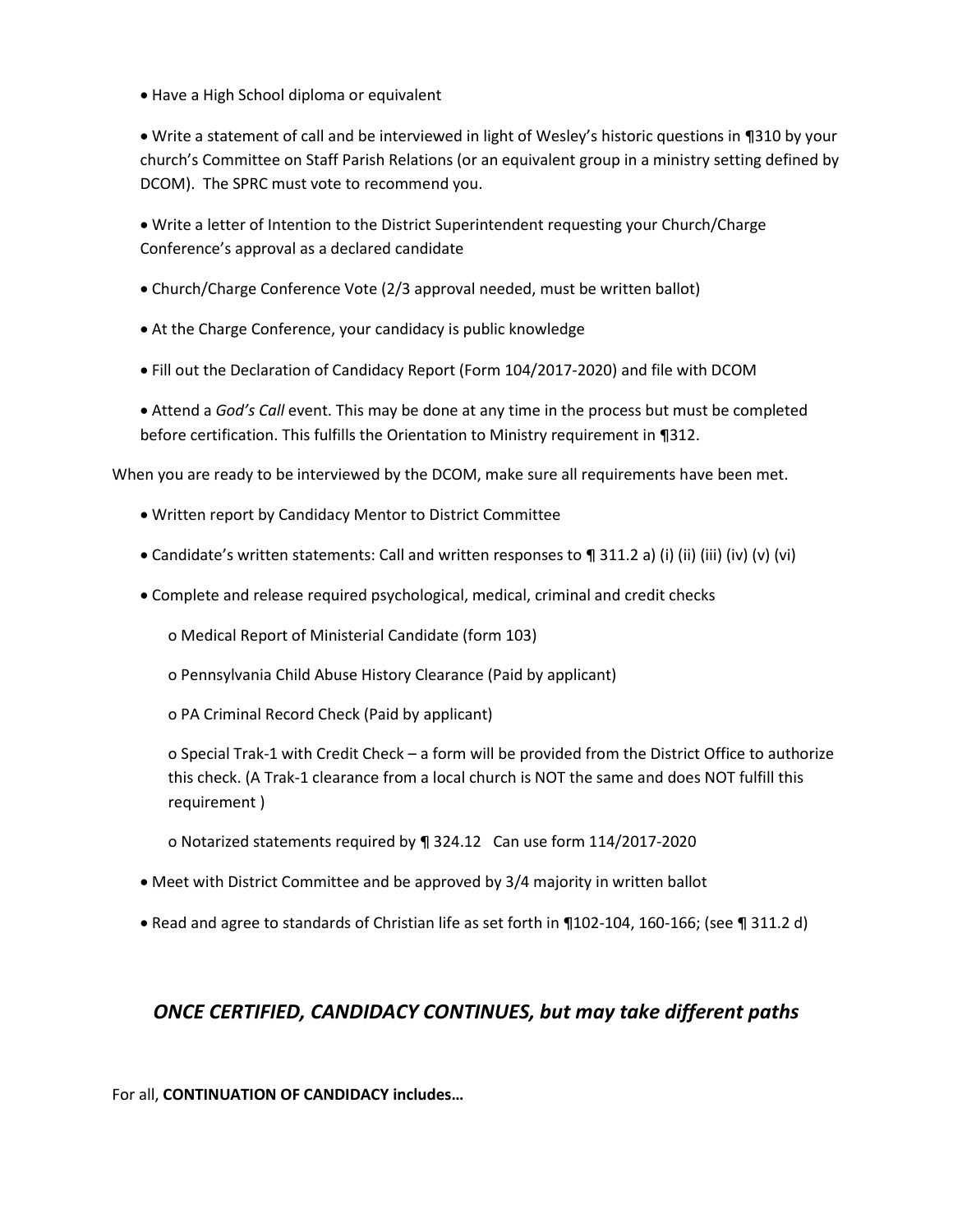- Continue to show evidence of gifts, fruits, and God's grace for the work of ministry
- Annual recommendation by Church/Charge Conference
- Annual evaluation and approval by District Committee

 Annual report of satisfactory progress of studies and copy of transcript from university or school of theology (attendance at a UM seminary is encouraged)

 Certified candidate at least one year and no more than 12 years prior to commissioning for those seeking to become Deacons and Elders

\*\* *Special Note* \*\* Safe Sanctuaries Training and Sexual Ethics Boundaries ("Boundaries") training is required for all persons serving as pastoral leaders. This may be complete anywhere in the process but must be completed within six months of beginning to serve a church.

## **Certified Candidate to Local Pastor** *or* **Ordination**

- A CLERGY mentor is assigned to the certified candidate
- Once you are a certified candidate, you have several *options*
	- $\circ$  Attend college and/or seminary to complete the educational requirements for ordination without serving part or full time in a church
	- o Attend Licensing School to become a local pastor and serve a charge part or full time while attending college and/or seminary and progress towards ordination (1/3 of M. Div. credits completed is acceptable for a License)
	- o Attend Licensing School to become a local pastor and attend Course of Study to remain a Licensed Local Pastor
- You must be a certified candidate a minimum of 2 years before applying for commissioning
- You may be a certified candidate a maximum of 12 years

#### *Licensing School*

Must be a certified candidate to attend

 Check with the District Superintendent or Local Pastor registrar for information about cost, times and dates

- Attend and pass classes
- Be examined and recommended by DCOM